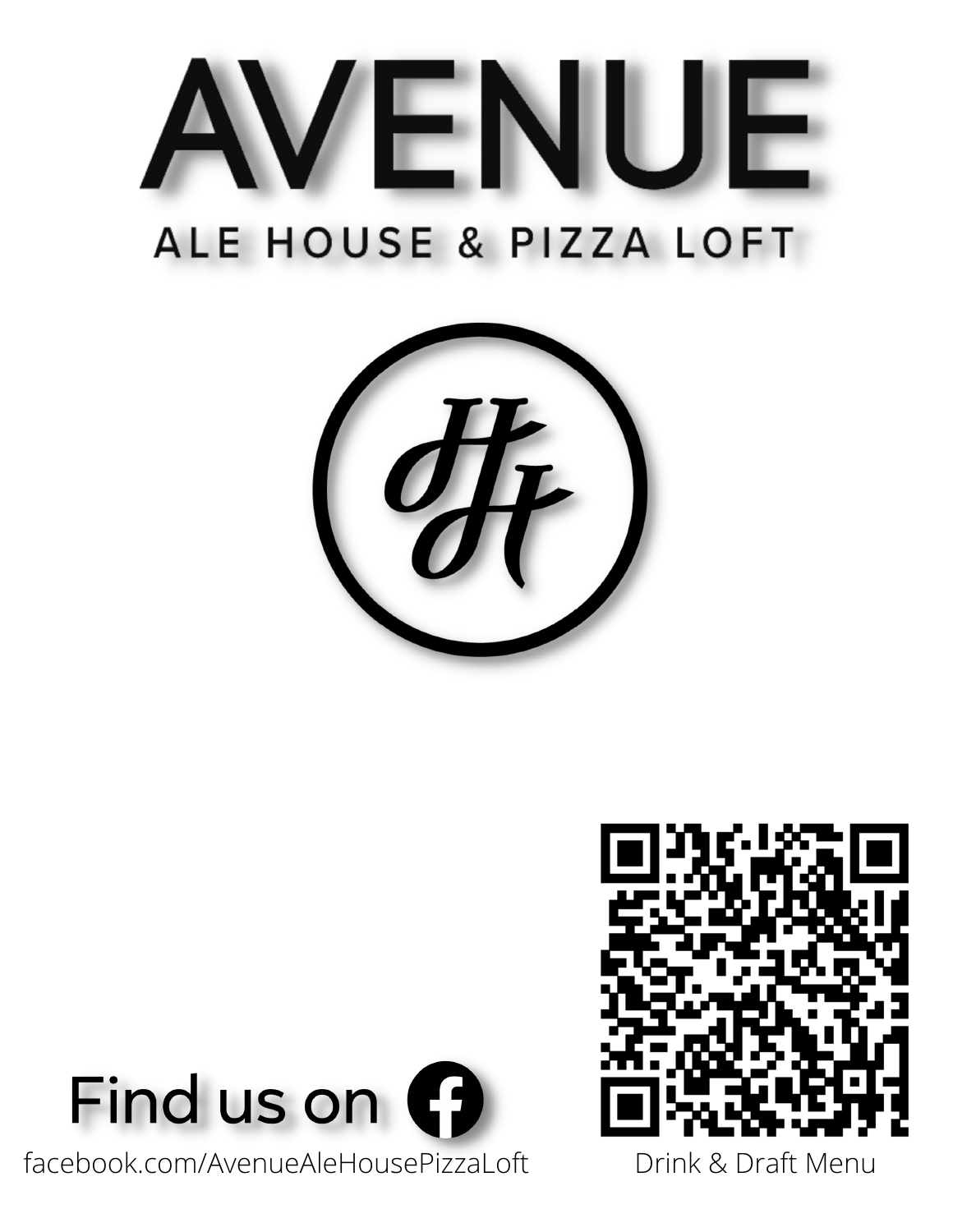



# **SALADS**

**CLASSIC AMERICAN CAESAR** *8* romaine lettuce, croutons, caesar dressing, parmesan **WEDGE SALAD** 9 iceburg lettuce, blue cheese crumbles, crumbled bacon, diced tomatoes, bleu cheese dressing\*\*

**CAPRESE SALAD** *9*

vine ripened sliced tomatoes, fresh mozzarella, olive oil, basil\*\*

**PROTEIN:** Chicken 6 | Steak 8 | Salmon 7 | Shrimp 6

**SOUPS**

**TOMATO BASIL BISQUE** \*\* *5c/8b* **FRENCH ONION** house croutons, provolone cheese *8b*

# **SHARES AND STARTERS**

**CRAB DIP** *12* creamy crab dip served inside a smittie's sourdough pretzel bowl

**AHI TUNA SALAD** *14* fresh ahi tuna tossed with soy, ginger, sesame oil and seeds, and avocado, served with wonton chips\*\*

**CHEESE & FRUIT BOARD** *10* seasonal fruits with local and imported cheeses, fig jam, house pita

**BURRATA with BALSAMIC BLISTERED TOMATOES** *10* creamy burrata cheese, blistered tomatoes, fresh pita

**PARM FRIES** *8* freshly grated parmesan, malt vinegar aioli\*\*

**FRIED CHEESE CURDS** *10* marinara sauce

**FRIED PICKLE CHIPS** *10* house horsey sauce

**BLISTERED SHISHITO PEPPERS** *9*

tossed with lemon juice, togarashi spice, and fresh parmesan\*\*

**CRISPY CALAMARI** *10* tossed in seasoned flour & fried, smoked jalapeno crema, marinara **SOFT PRETZEL STICKS** *8* pair of freshly baked smittie's pretzels paired with beer cheese sauce

**KOREAN FRIED BBQ RIBS** 12 tossed with jerk seasoning and finished in korean bbq sauce\*\*

## **WINGS**

**BONE-IN** \*\* **OR TENDERS** *14*

celery and bleu cheese or ranch. *sauces:* hot, mild, bbq, garlic parmesan, mango habanero, thai chili, sweet-heat, honey sriracha, korean bbq *dry rubs:* jerk, old bay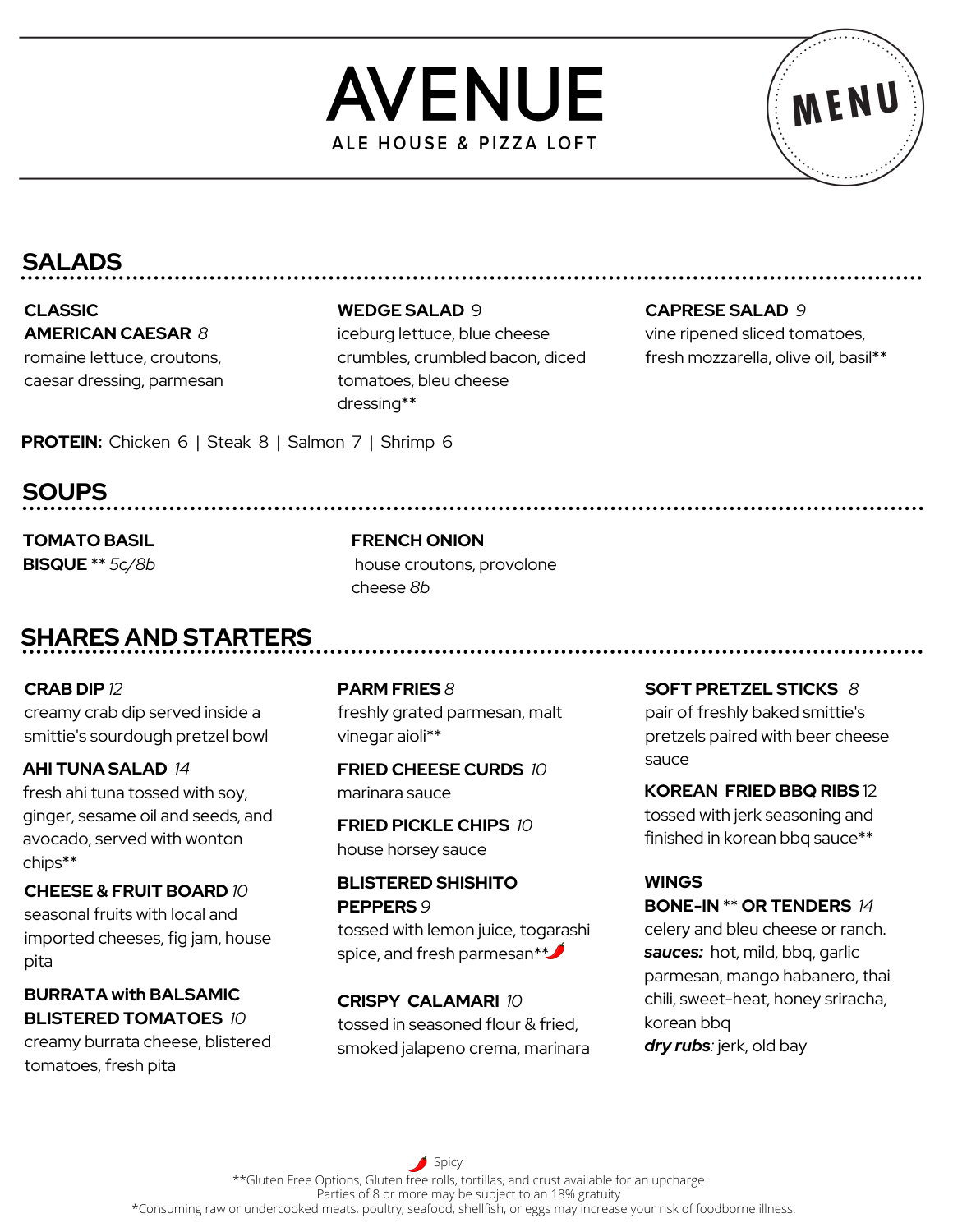# **CRAFT PIZZA** FROM THE 680° BRICK OVEN, EXPECT SOME CHAR

#### **BACON CHEESEBURGER** *16*

house burger sauce, ground beef. mozzarella, lettuce, onions, tomatoes, pickles, bacon\*\*

#### **"MARGHERITA"** *14*

oven roasted tomatoes, basil oil, mozzarella, parmesan, nut free pesto, balsamic drizzle\*\*

#### **CRAB PIZZA** *15*

alfredo base, crab meat, mozzarella, old bay, asparagus

# **AMERICAN** *11*

**Toppings \$1 each** pepperoni, salami, olives, onions,

peppers, pineapple, ham, extra cheese, chicken, mushrooms, sausage, bacon \*\*

## **WHITE PIZZA** *13*

alfredo, mozzarella, ricotta, parmesan, spinach, and roasted garlic cloves

#### **BUFFALO CHICKEN** *14*

ranch base, diced chicken mozzarella, hot sauce, bleu cheese crumbles  $\mathcal{I}^{**}$ 

#### **GYRO** *14*

lamb, caramelized onions, tzatziki base, tomatoes, mozzarella, feta\*\*

#### **CHEESESTEAK** *13*

pizza sauce base, onions, peppers, beer cheese, mozzarella\*\*

# **HAND HELD** + FRIES/ TATER-TOTS + SEASONING \$2 FRESH BERRIES/GRAPES

**CHEESESTEAK** *13* onions, peppers, beer cheese

**FISH TACOS** *11* blackened tilapia, fresh pico, arugula, chipotle ranch - no side\*\*

## **CLASSIC BURGER** *13*

on sesame roll with lettuce, tomato, onion, American cheese, and special sauce \*\* **\$1 ADDS**: vegan patty, bacon, mushrooms, sautéed onions, extra cheese, pickles, jalapenos **\$3 ADDS:** avocado

## **BEER BATTERED FISH SANDWICH** *12* fried haddock with lettuce,

tomato, tartar, American cheese on sesame roll

**BUFFALO CHICKEN WRAP** *12* fried chicken, lettuce, tomato, ranch dressing  $A^{**}$ 

## **HAM AND BRIE ON FOCACCIA** *12* sliced brie cheese, ham, fig jam, and arugula on toasted focaccia

#### **CHICKEN CAESAR WRAP** *11*

diced chicken, crispy romaine, caesar dressing, parmesan, crunchy chow mein noodles \*\*

## **SMOKED SALMON BLT** *14*

smoked salmon bacon, bacon, lettuce, tomato, dill mayo, on sourdough

## **CAPRESE CHICKEN SANDWICH** *13*

tomato jam, arugula, balsamic glaze, fresh mozzarella on toasted focaccia \*\*

# **ENTREES**

**14oz NEW YORK STRIP** *28* grilled to your liking with sautéed mushrooms and onions, sautéed fingerling potatoes , and vegetable of the day \*\*

#### **CHIMICHURRI SKIRT STEAK** *20*

marinated and finished with chimichurri, fingerling potatoes, and vegetable of the day\*\*

**ALEPPO PEPPER CRUSTED ROASTED SNAPPER** *22*

cilantro and lime rice, vegetable of the day \*\*

**PAN FRIED GNOCCHI** *18* olive oil, cherry tomatoes, garlic, arugula, and mushrooms (can be made with linguine for vegan)  $($ 

**1/2 RACK BBQ BABY BACK RIBS** *18* sautéed fingerling potatoes, vegetable of the day \*\*

## **CAJUN SHRIMP LINGUINE** *22*

cajun seasoned shrimp, parmesan cream sauce, cherry tomatoes, tossed with linguine  $\mathcal{L}$ 

#### **CHICKEN MARSALA** *20*

sautéed chicken breast, mushrooms, marsala cream, served over pappardelle pasta

\*Consuming raw or undercooked meats, poultry, seafood, shellfish, or eggs may increase your risk of foodborne illness. Parties of 8 or more may be subject to an 18% gratuity Spicy \*\*Gluten Free Options, Gluten free rolls, tortillas, and crust available for an upcharge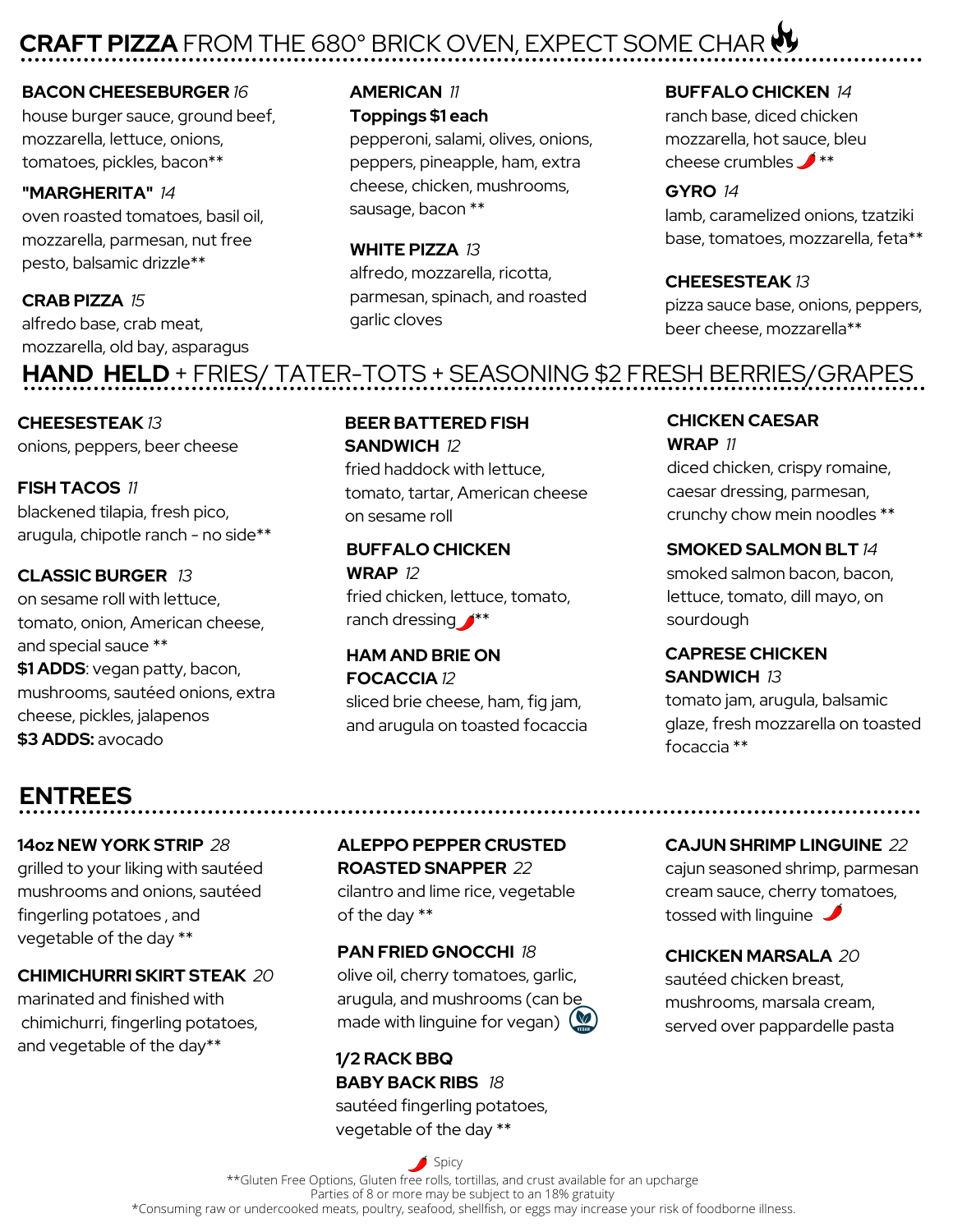Brunch at the Avenue

10am - 3pm

Saturday & Sunday

#### STRAWBERRY BANANA PAIN PERDU

fresh sliced brioche, sliced bananas and strawberries, cinnamon infused syrup \$ 1 5

#### CHICKEN AND WAFFLES

fried chicken thigh, sriracha honey \$ 1 6

#### 19TH HOLE BENEDICT

English muffin, sunny side up eggs, Canadian bacon, hollandaise, breakfast potatoes \$ 1 6

#### LOX AND BAGELS

smoked salmon, cream cheese, red onions, capers \$ 1 5

#### BISCUITS AND GRAVY

2 biscuits with house made gravy, breakfast p o t a t o e s \$ 1 5

#### STEAK & EGGS

New York strip steak, two eggs your way, breakfast potatoes \$ 1 9

#### BREAKFAST PIZZA

sausage gravy base, egg and mozzarella, choice of 3 toppings \$ 1 5

#### MIMOSA

orange juice, verdi champagne, \$ 1

freshly brewed coffee, house made bloody mary mix, Bailey's Irish cream, creme de menthe \$ 8

IRISH COFFEE

#### BLOODY MARY

Jameson Irish whiskey, vodka, celery stalk, olives, lemon & lime wedge \$ 4

\*Consuming raw or undercooked meats, poultry, seafood, shellfish, or eggs may increase your risk of foodborne illness. Parties of 8 or more may be subject to an 18% gratuity